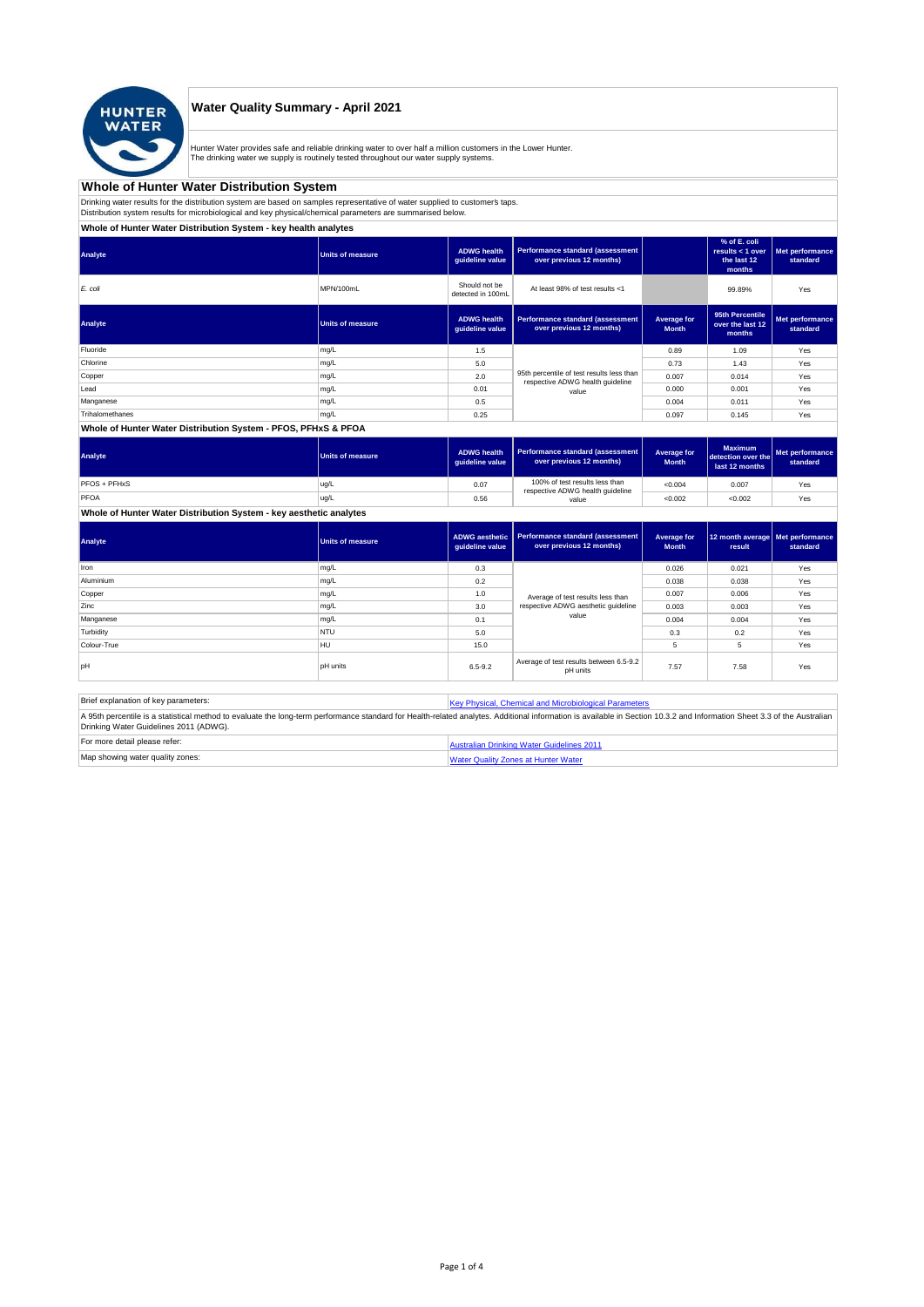# **Water Quality Zones**

| Anna Bay and Nelson Bay Zone - key health analytes |                  |                                       |                                                                               |                             |                                                           |                             |  |
|----------------------------------------------------|------------------|---------------------------------------|-------------------------------------------------------------------------------|-----------------------------|-----------------------------------------------------------|-----------------------------|--|
| Analyte                                            | Units of measure | <b>ADWG health</b><br>quideline value | Performance standard (assessment<br>over previous 12 months)                  |                             | % of E. coli<br>results < 1 over<br>the last 12<br>months | Met performance<br>standard |  |
| E. coli                                            | MPN/100mL        | Should not be<br>detected in 100mL    | At least 98% of test results <1                                               |                             | 100.00%                                                   | Yes                         |  |
| Analyte                                            | Units of measure | <b>ADWG health</b><br>quideline value | Performance standard (assessment<br>over previous 12 months)                  | Average for<br><b>Month</b> | 95th Percentile<br>over the last 12<br>months             | Met performance<br>standard |  |
| Fluoride                                           | mg/L             | 1.5                                   |                                                                               | 0.98                        | 1.10                                                      | Yes                         |  |
| Chlorine                                           | mg/L             | 5.0                                   |                                                                               | 1.04                        | 2.05                                                      | Yes                         |  |
| Copper                                             | mg/L             | 2.0                                   | 95th percentile of test results less than<br>respective ADWG health guideline | 0.007                       | 0.012                                                     | Yes                         |  |
| Lead                                               | mg/L             | 0.01                                  | value                                                                         | 0.000                       | 0.000                                                     | Yes                         |  |
| Manganese                                          | mg/L             | 0.5                                   |                                                                               | 0.002                       | 0.008                                                     | Yes                         |  |
| Trihalomethanes                                    | mg/L             | 0.25                                  |                                                                               | 0.044                       | 0.102                                                     | Yes                         |  |

#### **Anna Bay and Nelson Bay Zone - PFOS, PFHxS & PFOA**

| <b>Analyte</b>                                        | <b>Units of measure</b> | <b>ADWG health</b><br>quideline value | <b>Performance standard (assessment</b><br>over previous 12 months) | Average for<br><b>Month</b> | <b>Maximum</b><br>detection over the<br>last 12 months | Met performance<br>standard |
|-------------------------------------------------------|-------------------------|---------------------------------------|---------------------------------------------------------------------|-----------------------------|--------------------------------------------------------|-----------------------------|
| PFOS + PFHxS                                          | ug/L                    | 0.07                                  | 100% of test results less than<br>respective ADWG health guideline  | < 0.004                     | < 0.004                                                | Yes                         |
| PFOA                                                  | ug/L                    | 0.56                                  | value                                                               | < 0.002                     | < 0.002                                                | Yes                         |
| Anna Bay and Nelson Bay Zone - key aesthetic analytes |                         |                                       |                                                                     |                             |                                                        |                             |

| Analyte     | <b>Units of measure</b> | <b>ADWG aesthetic</b><br>guideline value | Performance standard (assessment<br>over previous 12 months) | Average for<br><b>Month</b> | 12 month average   Met performance<br>result | standard |
|-------------|-------------------------|------------------------------------------|--------------------------------------------------------------|-----------------------------|----------------------------------------------|----------|
| Iron        | mg/L                    | 0.3                                      |                                                              | 0.019                       | 0.023                                        | Yes      |
| Aluminium   | mg/L                    | 0.2                                      |                                                              | 0.034                       | 0.036                                        | Yes      |
| Copper      | mg/L                    | 1.0                                      | Average of test results less than                            | 0.007                       | 0.008                                        | Yes      |
| Zinc        | mg/L                    | 3.0                                      | respective ADWG aesthetic quideline                          | 0.003                       | 0.003                                        | Yes      |
| Manganese   | mg/L                    | 0.1                                      | value                                                        | 0.002                       | 0.004                                        | Yes      |
| Turbidity   | <b>NTU</b>              | 5.0                                      |                                                              | 0.2                         | 0.2                                          | Yes      |
| Colour-True | <b>HU</b>               | 15.0                                     |                                                              | 5                           | 5                                            | Yes      |
| pH          | pH units                | $6.5 - 9.2$                              | Average of test results between 6.5-9.2<br>pH units          | 7.62                        | 7.52                                         | Yes      |

## **Chichester Zone - key health analytes**

| Analyte         | <b>Units of measure</b> | <b>ADWG health</b><br>guideline value | Performance standard (assessment<br>over previous 12 months)                  |                             | % of E. coli<br>results < 1 over<br>the last 12<br>months | Met performance<br>standard |
|-----------------|-------------------------|---------------------------------------|-------------------------------------------------------------------------------|-----------------------------|-----------------------------------------------------------|-----------------------------|
| E. coli         | MPN/100mL               | Should not be<br>detected in 100mL    | At least 98% of test results <1                                               |                             | 99.79%                                                    | Yes                         |
| Analyte         | <b>Units of measure</b> | <b>ADWG health</b><br>guideline value | Performance standard (assessment<br>over previous 12 months)                  | Average for<br><b>Month</b> | 95th Percentile<br>over the last 12<br>months             | Met performance<br>standard |
| Fluoride        | mg/L                    | 1.5                                   |                                                                               | 0.54                        | 1.00                                                      | Yes                         |
| Chlorine        | mg/L                    | 5.0                                   |                                                                               | 0.85                        | 1.30                                                      | Yes                         |
| Copper          | mg/L                    | 2.0                                   | 95th percentile of test results less than<br>respective ADWG health guideline | 0.018                       | 0.027                                                     | Yes                         |
| Lead            | mg/L                    | 0.01                                  | value                                                                         | 0.000                       | 0.001                                                     | Yes                         |
| Manganese       | mg/L                    | 0.5                                   |                                                                               | 0.007                       | 0.008                                                     | Yes                         |
| Trihalomethanes | mg/L                    | 0.25                                  |                                                                               | 0.085                       | 0.145                                                     | Yes                         |

**Chichester Zone - PFOS, PFHxS & PFOA**

| Analyte             | Units of measure | <b>ADWG health</b><br>auideline value | Performance standard (assessment<br>over previous 12 months)       | Average for<br><b>Month</b> | <b>Maximum</b><br>detection over the<br>last 12 months | <b>Met performance</b><br>standard |
|---------------------|------------------|---------------------------------------|--------------------------------------------------------------------|-----------------------------|--------------------------------------------------------|------------------------------------|
| <b>PFOS + PFHxS</b> | ug/L             | 0.07                                  | 100% of test results less than<br>respective ADWG health guideline | < 0.004                     | 0.006                                                  | Yes                                |
| PFOA                | ug/L             | 0.56                                  | value                                                              | < 0.002                     | < 0.002                                                | Yes                                |

**Chichester Zone - key aesthetic analytes**

| Analyte     | Units of measure | ADWG aesthetic<br>quideline value | Performance standard (assessment<br>over previous 12 months) | Average for<br><b>Month</b> | 12 month average   Met performance<br>result | standard |
|-------------|------------------|-----------------------------------|--------------------------------------------------------------|-----------------------------|----------------------------------------------|----------|
| Iron        | mg/L             | 0.3                               |                                                              | 0.036                       | 0.019                                        | Yes      |
| Aluminium   | mg/L             | 0.2                               |                                                              | 0.038                       | 0.040                                        | Yes      |
| Copper      | mg/L             | 1.0                               | Average of test results less than                            | 0.018                       | 0.009                                        | Yes      |
| Zinc        | mg/L             | 3.0                               | respective ADWG aesthetic quideline                          | 0.004                       | 0.003                                        | Yes      |
| Manganese   | mg/L             | 0.1                               | value                                                        | 0.007                       | 0.003                                        | Yes      |
| Turbidity   | <b>NTU</b>       | 5.0                               |                                                              | 0.4                         | 0.2                                          | Yes      |
| Colour-True | HU               | 15.0                              |                                                              | 5                           | 5                                            | Yes      |
| loH         | <b>pH</b> units  | $6.5 - 9.2$                       | Average of test results between 6.5-9.2<br>pH units          | 7.70                        | 7.66                                         | Yes      |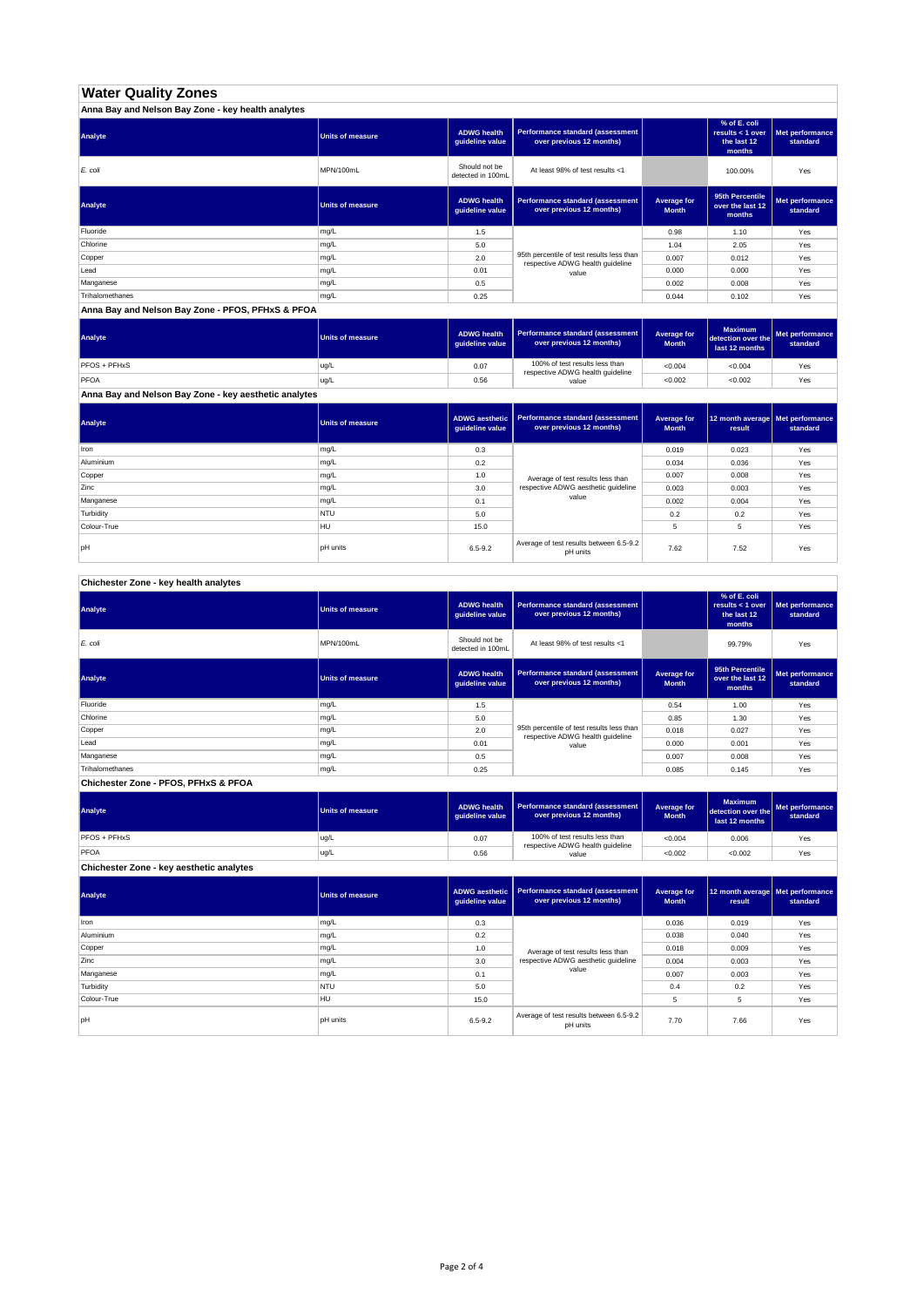### **Grahamstown Zone - key health analytes**

| Analyte                               | Units of measure | <b>ADWG health</b><br>guideline value | Performance standard (assessment<br>over previous 12 months)                  |                             | % of E. coli<br>results < 1 over<br>the last 12<br>months | Met performance<br>standard |  |
|---------------------------------------|------------------|---------------------------------------|-------------------------------------------------------------------------------|-----------------------------|-----------------------------------------------------------|-----------------------------|--|
| E. coli                               | MPN/100mL        | Should not be<br>detected in 100mL    | At least 98% of test results <1                                               |                             | 99.89%                                                    | Yes                         |  |
| Analyte                               | Units of measure | <b>ADWG health</b><br>guideline value | <b>Performance standard (assessment</b><br>over previous 12 months)           | Average for<br><b>Month</b> | 95th Percentile<br>over the last 12<br>months             | Met performance<br>standard |  |
| Fluoride                              | mg/L             | 1.5                                   |                                                                               | 0.99                        | 1.10                                                      | Yes                         |  |
| Chlorine                              | mg/L             | 5.0                                   |                                                                               | 0.58                        | 1.21                                                      | Yes                         |  |
| Copper                                | mg/L             | 2.0                                   | 95th percentile of test results less than<br>respective ADWG health guideline | 0.004                       | 0.013                                                     | Yes                         |  |
| Lead                                  | mg/L             | 0.01                                  | value                                                                         | 0.001                       | 0.001                                                     | Yes                         |  |
| Manganese                             | mg/L             | 0.5                                   |                                                                               | 0.002                       | 0.011                                                     | Yes                         |  |
| Trihalomethanes                       | mg/L             | 0.25                                  |                                                                               | 0.111                       | 0.138                                                     | Yes                         |  |
| Grahamstown Zone - PFOS, PFHxS & PFOA |                  |                                       |                                                                               |                             |                                                           |                             |  |

| Analyte                                   | <b>Units of measure</b> | <b>ADWG health</b><br>auideline value | Performance standard (assessment<br>over previous 12 months) | Average for<br><b>Month</b> | <b>Maximum</b><br>detection over the<br>last 12 months | Met performance<br>standard |
|-------------------------------------------|-------------------------|---------------------------------------|--------------------------------------------------------------|-----------------------------|--------------------------------------------------------|-----------------------------|
| PFOS + PFHxS                              | ug/L                    | 0.07                                  | 100% of test results less than                               | < 0.004                     | 0.005                                                  | Yes                         |
| PFOA                                      | ug/L                    | 0.56                                  | respective ADWG health guideline<br>value                    | < 0.002                     | < 0.002                                                | Yes                         |
| Grahamstown Zone - key aesthetic analytes |                         |                                       |                                                              |                             |                                                        |                             |

| Analyte     | Units of measure | ADWG aesthetic<br>guideline value | Performance standard (assessment<br>over previous 12 months) | Average for<br><b>Month</b> | 12 month average   Met performance<br>result | standard |
|-------------|------------------|-----------------------------------|--------------------------------------------------------------|-----------------------------|----------------------------------------------|----------|
| Iron        | mg/L             | 0.3                               |                                                              | 0.019                       | 0.021                                        | Yes      |
| Aluminium   | mg/L             | 0.2                               |                                                              | 0.048                       | 0.046                                        | Yes      |
| Copper      | mg/L             | 1.0                               | Average of test results less than                            | 0.004                       | 0.005                                        | Yes      |
| Zinc        | mg/L             | 3.0                               | respective ADWG aesthetic quideline                          | 0.003                       | 0.004                                        | Yes      |
| Manganese   | mg/L             | 0.1                               | value                                                        | 0.002                       | 0.005                                        | Yes      |
| Turbidity   | <b>NTU</b>       | 5.0                               |                                                              | 0.2                         | 0.2                                          | Yes      |
| Colour-True | HU               | 15.0                              |                                                              | 5                           | 5                                            | Yes      |
| loH         | <b>pH</b> units  | $6.5 - 9.2$                       | Average of test results between 6.5-9.2<br>pH units          | 7.48                        | 7.53                                         | Yes      |

## **Gresford Zone - key health analytes**

| Analyte                                | <b>Units of measure</b> | <b>ADWG health</b><br>guideline value    | <b>Performance standard (assessment</b><br>over previous 12 months)                    |                             | % of E. coli<br>results < 1 over<br>the last 12<br>months | Met performance<br>standard        |
|----------------------------------------|-------------------------|------------------------------------------|----------------------------------------------------------------------------------------|-----------------------------|-----------------------------------------------------------|------------------------------------|
| E. coli                                | MPN/100mL               | Should not be<br>detected in 100mL       | At least 98% of test results <1                                                        |                             | 100.00%                                                   | Yes                                |
| Analyte                                | <b>Units of measure</b> | <b>ADWG health</b><br>guideline value    | <b>Performance standard (assessment</b><br>over previous 12 months)                    | Average for<br><b>Month</b> | 95th Percentile<br>over the last 12<br>months             | <b>Met performance</b><br>standard |
| Chlorine                               | mg/L                    | 5.0                                      | 95th percentile of test results less than<br>respective ADWG health guideline<br>value | 0.77                        | 1.41                                                      | Yes                                |
| Gresford Zone - PFOS, PFHxS & PFOA     |                         |                                          |                                                                                        |                             |                                                           |                                    |
| <b>Analyte</b>                         | <b>Units of measure</b> | <b>ADWG health</b><br>guideline value    | <b>Performance standard (assessment</b><br>over previous 12 months)                    | Average for<br>Month#       | <b>Maximum</b><br>detection over the<br>last 12 months    | Met performance<br>standard        |
| PFOS + PFHxS                           | ug/L                    | 0.07                                     | 100% of test results less than<br>respective ADWG health guideline                     | < 0.004                     | < 0.004                                                   | Yes                                |
| PFOA                                   | ug/L                    | 0.56                                     | value                                                                                  | < 0.002                     | < 0.002                                                   | Yes                                |
| Gresford Zone - key aesthetic analytes |                         |                                          |                                                                                        |                             |                                                           |                                    |
| Analyte                                | <b>Units of measure</b> | <b>ADWG aesthetic</b><br>guideline value | <b>Performance standard (assessment</b><br>over previous 12 months)                    | Average for<br><b>Month</b> | 12 month average<br>result                                | Met performance<br>standard        |
| Turbidity                              | NTU                     | 5.0                                      | Average of test results less than<br>respective ADWG aesthetic guideline<br>value      | 0.4                         | 0.2                                                       | Yes                                |
| pН                                     | <b>pH</b> units         | $6.5 - 9.2$                              | Average of test results between 6.5-9.2<br>pH units                                    | 7.81                        | 8.05                                                      | Yes                                |